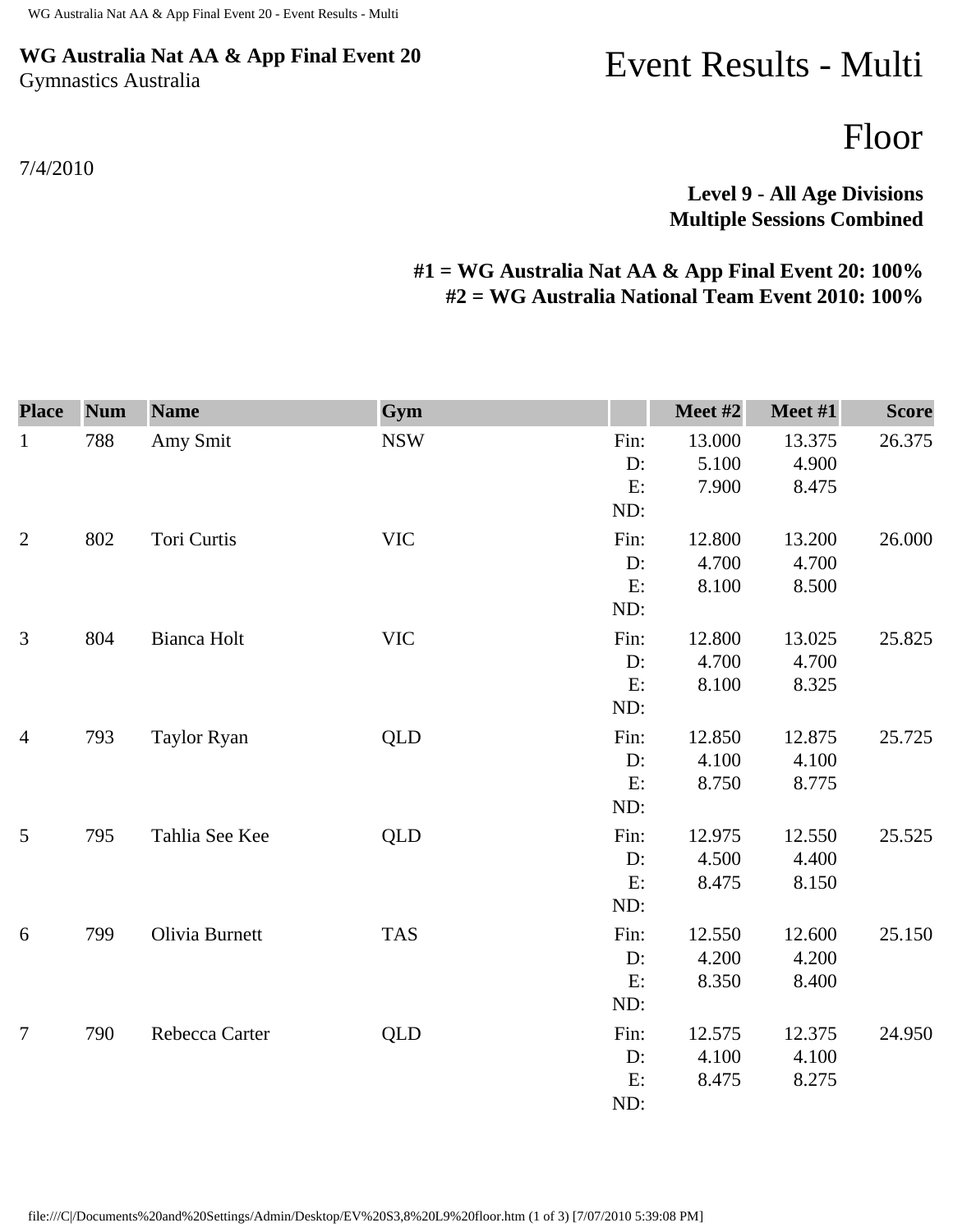WG Australia Nat AA & App Final Event 20 - Event Results - Multi

| $8\phantom{1}$ | 806 | Elle-Louise Smith        | <b>VIC</b> | Fin:<br>D:<br>E:<br>ND:    | 12.525<br>4.300<br>8.225             | 12.275<br>4.200<br>8.075             | 24.800 |
|----------------|-----|--------------------------|------------|----------------------------|--------------------------------------|--------------------------------------|--------|
| 9              | 941 | <b>Rhiannon Campbell</b> | <b>VIC</b> | Fin:<br>$D$ :<br>E:<br>ND: | 12.175<br>4.300<br>7.875             | 12.400<br>4.400<br>8.100<br>$-0.100$ | 24.575 |
| 10             | 803 | Annabelle Diamond        | <b>VIC</b> | Fin:<br>D:<br>E:<br>ND:    | 12.050<br>4.200<br>7.950<br>$-0.100$ | 12.250<br>4.200<br>8.150<br>$-0.100$ | 24.300 |
| 11T            | 800 | <b>Kirsty Brooks</b>     | <b>VIC</b> | Fin:<br>D:<br>E:<br>ND:    | 12.175<br>4.200<br>7.975             | 12.025<br>4.200<br>7.825             | 24.200 |
| 11T            | 785 | Chloe Lagarde            | <b>NSW</b> | Fin:<br>D:<br>E:<br>ND:    | 11.950<br>4.200<br>7.750             | 12.250<br>4.300<br>7.950             | 24.200 |
| 13             | 796 | Alexandra Smith          | <b>QLD</b> | Fin:<br>D:<br>E:<br>ND:    | 12.325<br>4.300<br>8.025             | 11.450<br>4.100<br>7.350             | 23.775 |
| 14             | 807 | Madelaine Jones          | <b>WA</b>  | Fin:<br>D:<br>E:<br>ND:    | 11.750<br>4.100<br>7.650             | 11.875<br>4.100<br>7.775             | 23.625 |
| 15             | 794 | Mikaela Schlumpf         | <b>QLD</b> | Fin:<br>D:<br>E:<br>ND:    | 11.475<br>3.500<br>7.975             | 11.750<br>3.400<br>8.350             | 23.225 |
| 16             | 801 | <b>Emily Cavell</b>      | <b>VIC</b> | Fin:<br>D:<br>E:<br>ND:    | 11.400<br>4.100<br>7.300             | 11.550<br>4.100<br>7.450             | 22.950 |
| 17             | 805 | <b>Emily Savini</b>      | <b>VIC</b> | Fin:<br>D:<br>E:<br>ND:    | 11.575<br>3.900<br>7.675             | 11.250<br>3.900<br>7.450<br>$-0.100$ | 22.825 |
| 18             | 792 | Emma Keogh               | <b>QLD</b> | Fin:<br>$D$ :<br>E:<br>ND: | 11.350<br>3.900<br>7.450             | 11.200<br>3.800<br>7.400             | 22.550 |